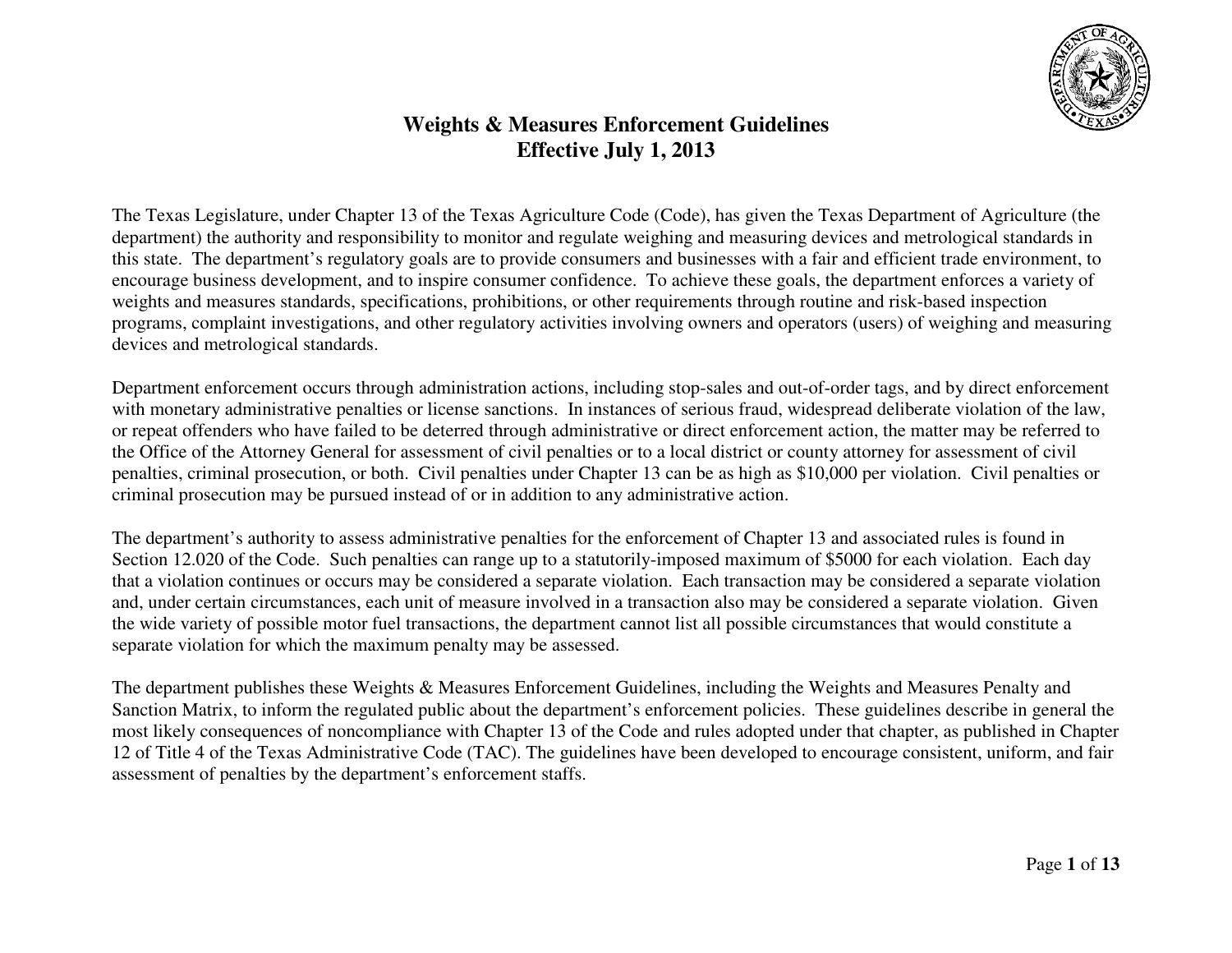These guidelines do not constitute a policy or rule of general applicability. Under Section 12.020(d) of the Code, all penalties assessed by the department ultimately must be individualized to the specific nature, circumstances, extent, and gravity (NCEG) and the hazard or potential hazard (HPH) of the violation, and must take into account other factors related to the violation or violator listed in the aforementioned subsections when appropriate. Although the department has determined that in general the NCEG and HPH of the violations described in the matrix, as well as any other factors, will vary little from case to case for the violations listed therein, thus establishing a prescribed penalty for each such violation type, the actual penalty amount to be assessed in a particular case remains within the department's prosecutorial discretion. That discretion will be informed by those factors and circumstances for a particular violator and violation that might warrant deviation from the prescribed penalty. Thus, in extraordinary circumstances outside the general principles that inform these basic guidelines, the penalties set forth in the matrix may be adjusted upwards or downwards as justice may require.

The department's enforcement staff is authorized to settle disputed claims or address unusual or extraordinary circumstances informally through penalty reductions, probationary periods, deferred penalties, remedial actions in lieu of penalties, or by other appropriate lawful means, at their discretion and subject to approval of the Commissioner or Deputy Commissioner of Agriculture. The department encourages all respondents to timely respond to notices of violation or other enforcement actions and to submit any information believed to mitigate or negate the alleged violation or which would, as justice requires, warrant reduction or waiver of the penalty. The department's enforcement staff will consider all relevant and responsive information, claims, or contentions submitted in response to an enforcement action, including information about recent calibration of noncompliant devices that may serve as a basis for reduction or rescission of an assessed penalty, before further legal action is taken to enforce the assessed penalty.

The general principles incorporated into these guidelines, including the matrix, and the department's enforcement responses to violations of Chapter 13 and associated rules are as follows:

1. The standards, prohibitions, duties, or other requirements of Chapter 13 and the rules adopted under the authority of that chapter are considered strict liability laws, unless intent or knowledge is expressly required by the underlying Chapter 13 provision or applicable rule. "Strict liability" means that a violation occurs whether the person committing the violation intended to do so or not. The prohibition against "speeding" is an example of a strict liability violation of state law. *See* Texas Attorney General Opinion No. JC-0451 (January 14, 2002).

2. The prescribed penalties in the matrix, therefore, are generally the minimum penalties to be assessed for unintentional or unknowing noncompliance with a Chapter 13 standard, prohibition, duty, or other requirement. In other words, the department has presumed in determining the amount of the penalty, unless otherwise expressly noted, that the noncompliant person acted without intent or knowledge in violating the law. Thus, unless the matrix provision expressly states that a penalty is to be assessed only upon proof that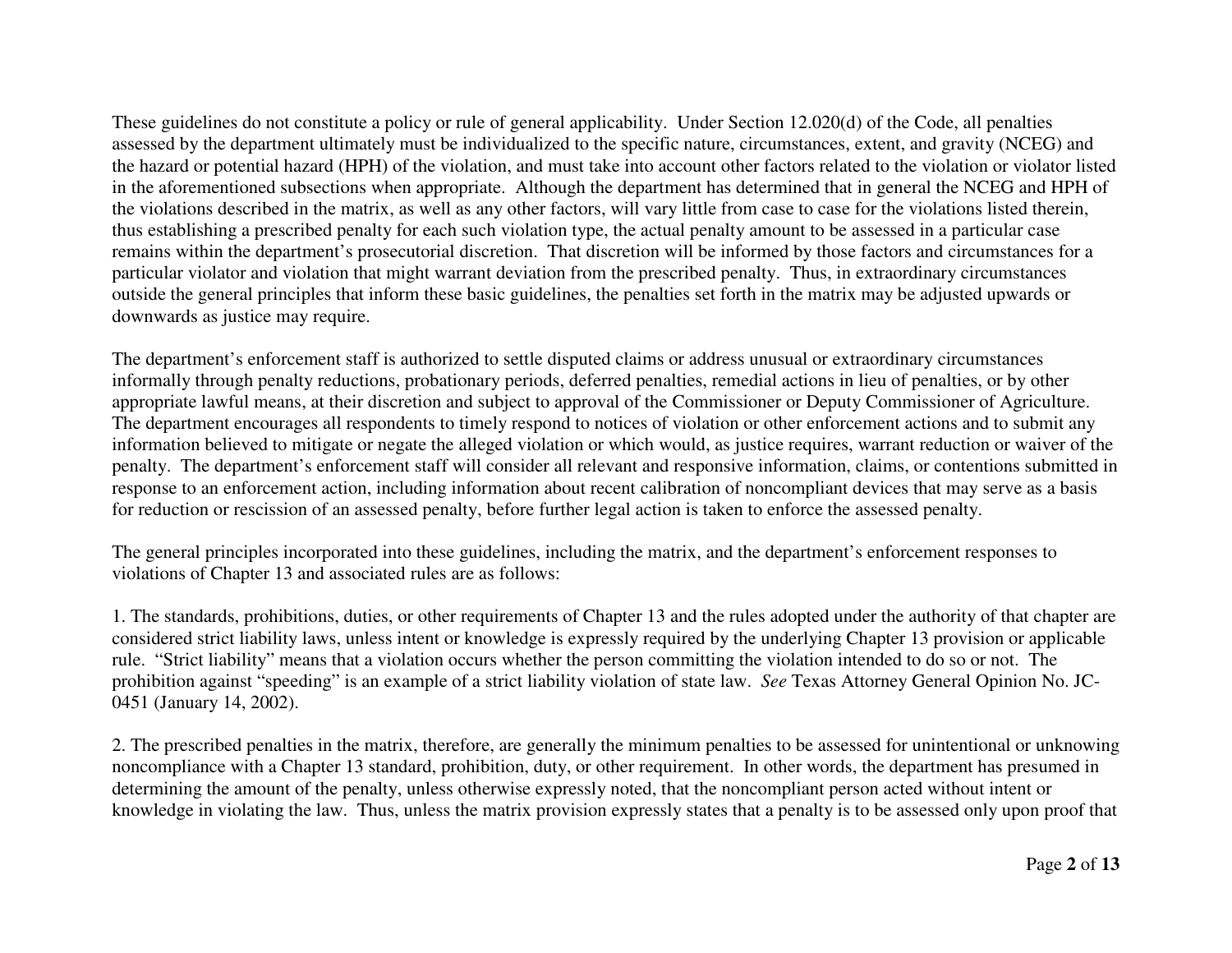the violation was intentional or knowing, a claim that the noncompliant actor did not intend to commit or did not know they were committing a violation is not a defense and does not constitute a circumstance for which a penalty in this matrix may be reduced or waived.

3. The penalties in the matrix, for all offense levels, also assume no significant, specific, identifiable harm has occurred as the result of the noncompliant conduct. A primary goal of regulation is to deter conduct that may cause harm before harm actually occurs. Thus, conduct that may cause harm will be punished, even when no harm has in fact occurred or cannot be shown to have occurred, in order to deter future noncompliance that may or would result in harm. Regulatory systems are intended to be proactive, not reactive.

4. Because the penalties in the matrix are for noncompliant conduct that is presumed, in the absence of evidence to the contrary, not intentional or knowing and for which no significant, specific, identifiable harm has occurred, the department may, as justice requires, assess penalties greater than specified in the matrix, bound only by the statutory limit, when the evidence demonstrates that the misconduct was knowing, intentional, has caused or will cause significant economic harm to one or more Texas consumers, or is the result of deliberate indifference to or habitual negligence in complying with the law. The amount of any increase in the penalty will be determined by considering the nature of the intent or knowledge, the amount and nature of the harm, the need for deterrence, and any other relevant factor.

5. A person who has previously been assessed a penalty or license sanction for violating the same or a similar provision of the law or who has received an inspection finding, warning, or other department notice regarding the same or similar noncompliant conduct may be presumed to have acted with intent when committing subsequent violations of the same or a similar provision of the law. The consequence of an intentional or knowing violation may be an increase in the penalty above what is prescribed in the matrix. The department, however, will not readily presume intent and a single previous violation will not automatically result in an allegation of intent absent exceptional circumstances and clear evidence of such intent.

6. Each business or individual that obtains a license with the department is assigned a client number. Each client then receives an account number for each location or group of locations required by law to obtain a separate license. These separate licenses have unique license numbers, also referred to as account numbers that are associated with the one client number. The client number is not a license number, but merely an internal tracking number tying related license/account numbers together for the efficient billing of regulatory fees and bulk issuance of license renewal forms. The department evaluates prior violations at the client or owner level only for those violations for which an automatic penalty enhancement is provided for repeat violations. All other violations are evaluated at the individual license or account level.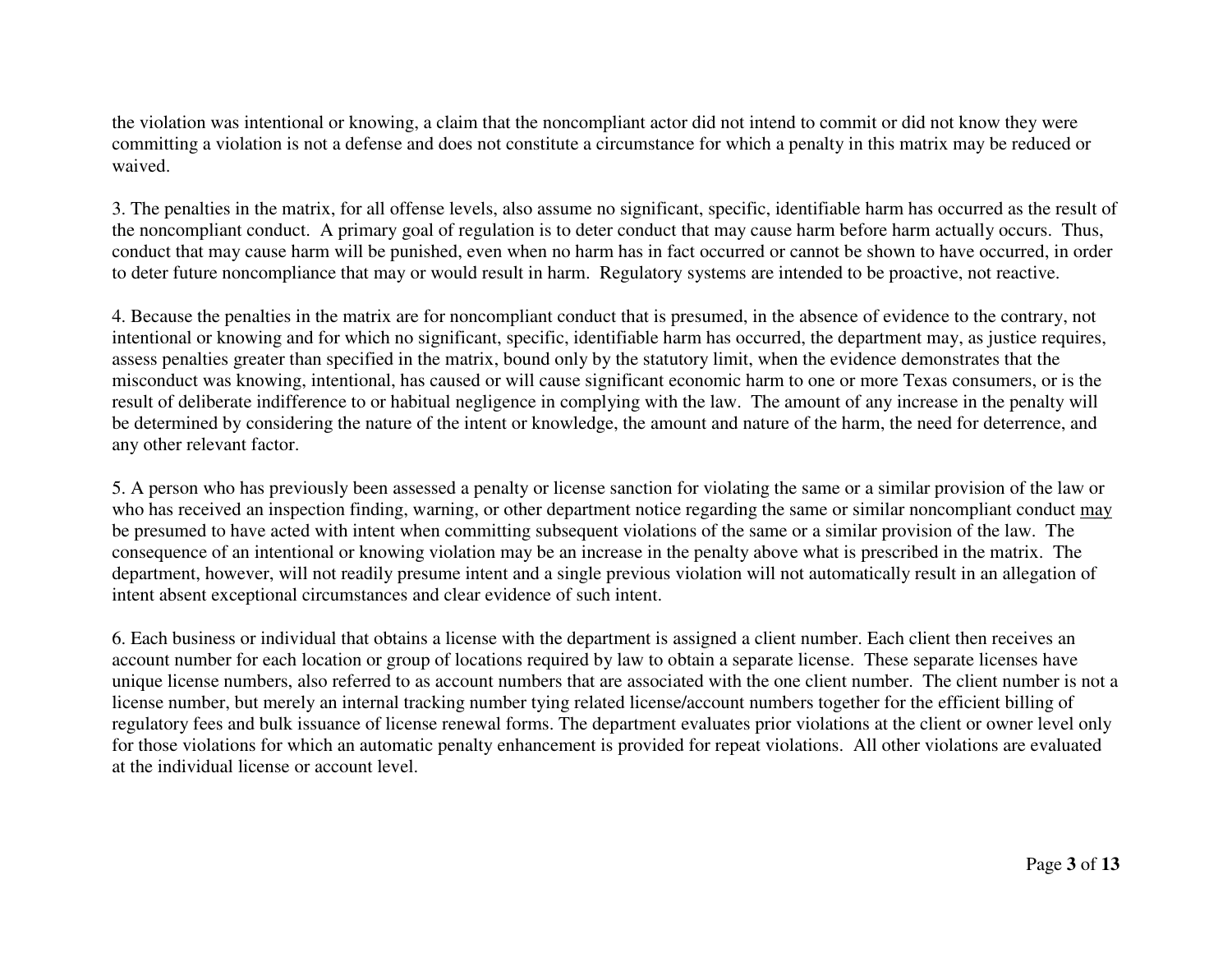7. The date of a violation is the actual date the violation occurred, the date the violation first began occurring in the case of a continuing violation that occurs over a number of consecutive days, or any date within the period of consecutive days that constitutes a continuing violation, as appropriate to the violation and circumstances. By law, each additional day a violation continues or occurs may be considered a separate violation for which a separate and additional penalty calculated under these guidelines will be assessed. If the date of first occurrence cannot be determined for a violation of a continuing nature, the date of first occurrence for the violation will be the date the department first discovers the violation.

8. In determining whether a particular respondent has a prior violation, the department will review the three-year time period immediately preceding the date of the current violation to determine whether an order was issued during this period that either found the respondent committed the same or a similar violation. If such an order is found, then a prior violation exists.

9. Payment of the full amount of an assessed penalty in any form, outside of an authorized settlement agreement, constitutes a waiver of all objections to the department's allegations. All objections, assertions, comments, or qualifications of any kind accompanying any such penalty payment shall be considered void and of no effect. No such objection, assertion, or comment shall be acknowledged by or incorporated into the findings of fact or conclusions of law set forth in the order approving payment of the penalty. If a respondent wishes to object to or otherwise contest any portion of the department's notice of violation, the respondent must request a hearing or negotiate a settlement with the department's enforcement staff that addresses the respondent's objections.

Each no-contest disposition regardless of form shall operate as a prior violation (occurrence) for purposes of future department penalty determinations. Payment of a penalty in full or payment of a penalty in full with one or more objections, assertions, comments, or qualifications by the respondent shall constitute a no-contest disposition, in the absence of a stipulation or hearing determination. Absent withdrawal or rescission of the alleged violation by the department, or an approved settlement, a respondent must request a hearing and obtain a favorable ruling through the hearing process, or by district court or appellate court judgment on appeal, that the violation did not occur to avoid use of the alleged violation as a prior violation (occurrence) or to obtain findings of fact or conclusions of law that incorporate or take into account any objections, assertions, comments, or qualifications proffered by the respondent.

Partial payment of an assessed penalty, absent an approved settlement, may be returned or retained and treated as a request for a hearing on the penalty amount.

10. The department does not consider the immediate correction or cessation of noncompliant conduct or correction or removal of noncompliant equipment or products to be a defense or excuse to assessment of a penalty or license sanction. Nothing in this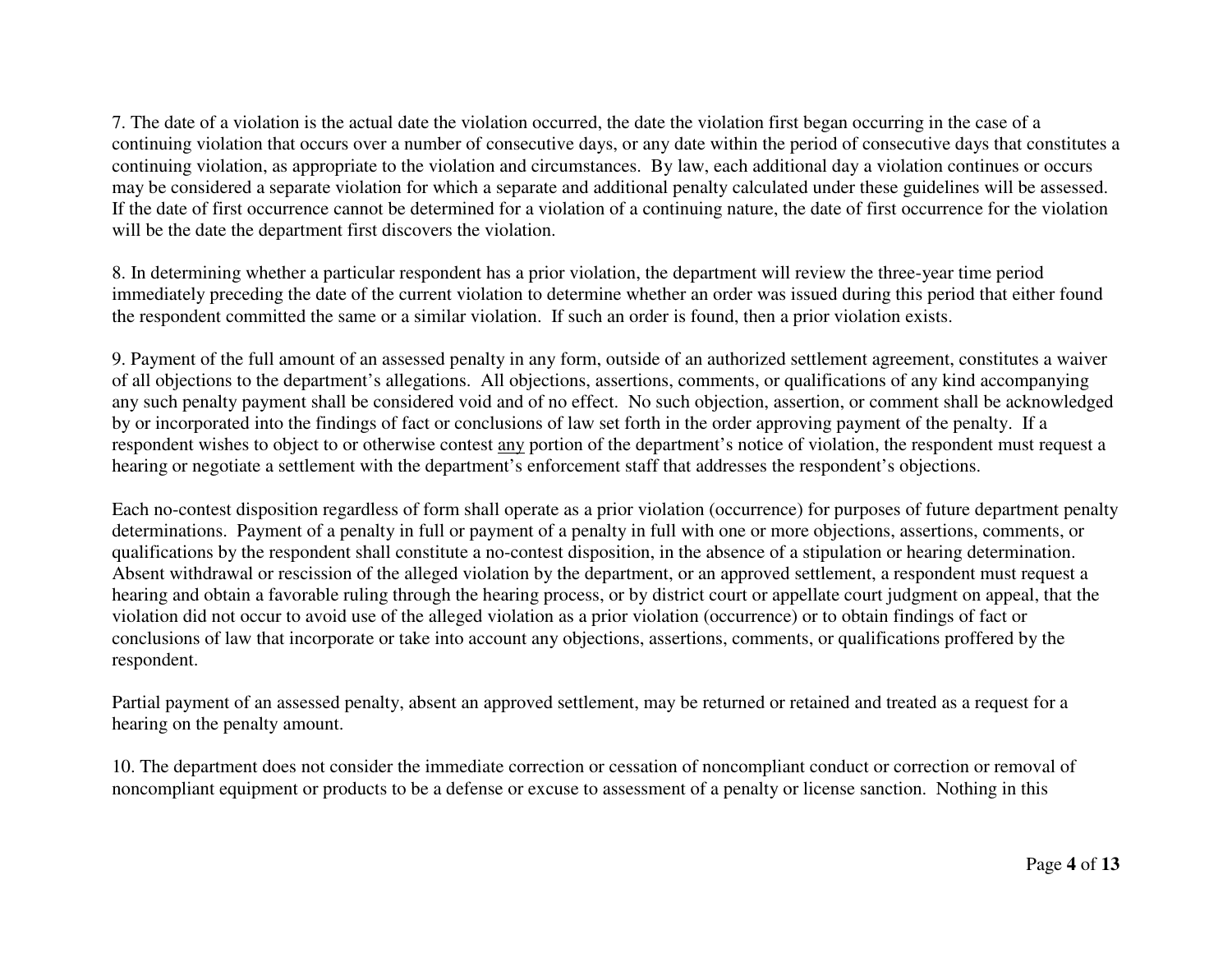provision, however, shall prevent the department from adopting policies that provide for no penalty, waiver of penalty, or reduction of a penalty upon correction, cessation, or removal of noncompliance in particular circumstances.

These guidelines, including the matrix, are based on current circumstances, including extant information, laws, and department policies. As the enforcement of these types of violations continues and additional data are gathered, these guidelines will be reviewed and may be adjusted from time to time to reflect any changes in the circumstances on which they are based. Such modifications may be implemented retroactively, to the extent permitted by law, or become effective, at the department's discretion, prior to, concurrent with, or at after the end of a specific time period following publication. Generally, however, to the extent amendments to the guidelines would produce a more favorable result for a violator, the guidelines will be applied retroactively and prior to publication and to the extent such amendments would produce a less favorable result, the previous guidelines will be applied.

Special Note: Concurrent with amendments to these guidelines, the department has published, as a separate and parallel process, suspens[ion and revocation guidelines](https://www.texasagriculture.gov/Portals/0/Publications/REG/Weights/License%20Suspension%20and%20Revocation%20Guidelines.pdf) that, in conjunction with statistical risk analysis and additional risk response inspections, are intended to identify and address most instances of habitual, repetitive, frequent, or egregious noncompliance. As a result, the department has amended the Weights and Measures Penalty and Sanction Matrix to remove those provisions designed to address the same situations, such as references to suspensions and revocations, a large number of automatic penalty increases for subsequent violations, and minimum penalty amounts for some violations. Changes to other department penalty guidelines to reflect the implementation of the suspension and revocation guidelines will follow as deemed necessary. Under all such guidelines, the department retains the discretion to depart from the guidelines whenever the available evidence indicates unique circumstances that demonstrate the need for a more or less harsh enforcement response.

Members of the regulated community, as well as the general public, should be aware that under state law the term "license" includes a permit, certificate, registration, and any other similar form of permission issued by a state agency and required by law. Any person holding a license from the department that is titled or referred to as a permit, certificate, registration, or by any other name is subject to all statutory provisions or agency rules applicable to department licensees in general. Such persons also will fall within the scope of those agency policies and guidelines, including these weights and measures enforcement guidelines that refer to licensees in general.

For purposes of these guidelines, "Respondent" means a person who is alleged to have or has committed a violation.

These guidelines and matrix are effective July 1, 2013, and supersede the Weights & Measures Administrative Penalty Matrix as published in the July 1, 2011, issue of the Texas Register ( 36 Tex.Reg. 4161) for those violations committed on or after the date this matrix and guidelines are filed for publication.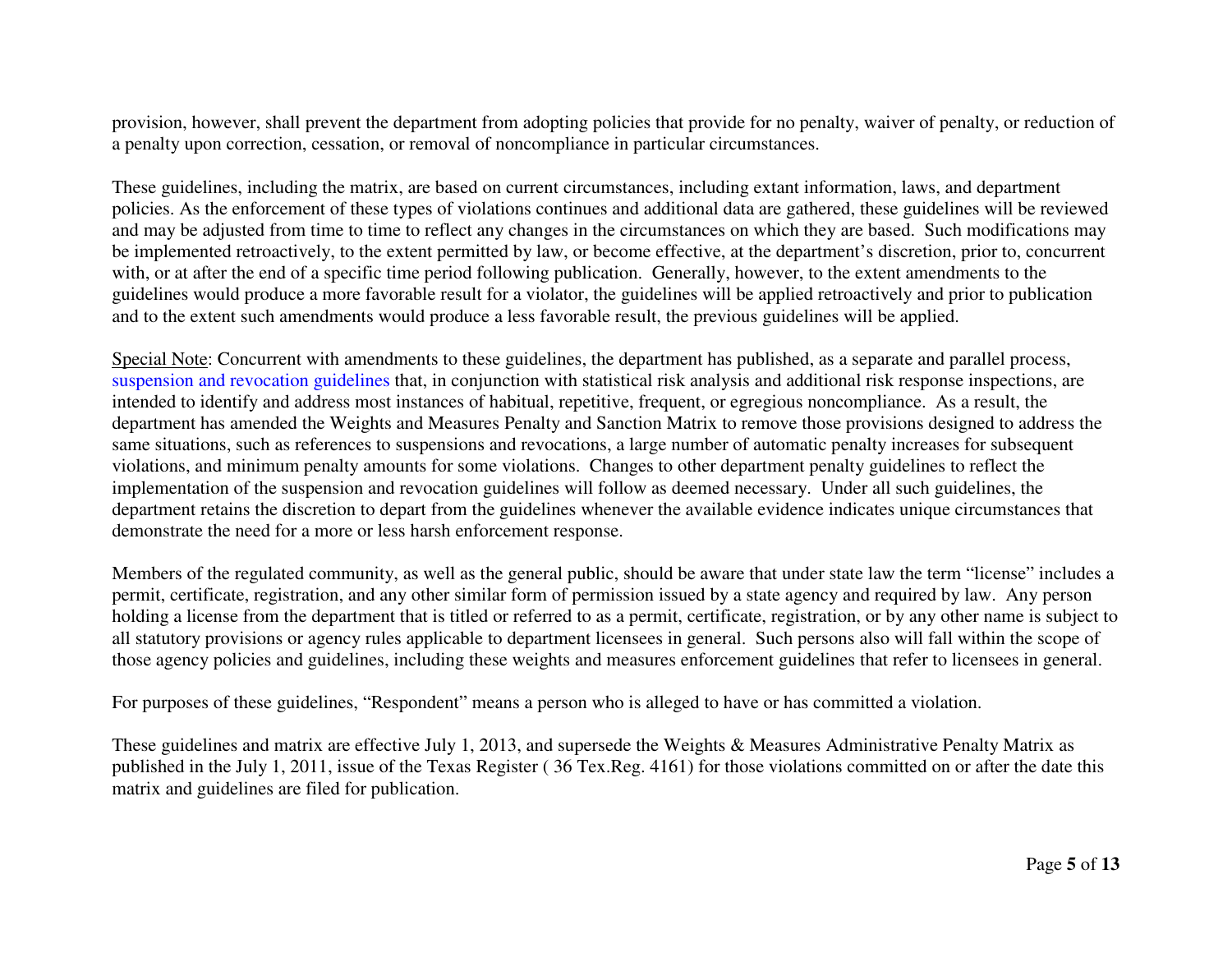A penalty described by this matrix may be increased if clear evidence demonstrates that the misconduct was knowing, intentional, has caused or will cause significant economic harm to one or more Texas consumers, or is the result of deliberate indifference to or habitual negligence in complying with the law. Any such increase may include license suspension or revocation.

| <b>Violation</b>                                                                                                                                                                                                                                                               | <b>Penalty</b>                                                                                                             | <b>Automatic Enhancement for Subsequent Offenses</b> |
|--------------------------------------------------------------------------------------------------------------------------------------------------------------------------------------------------------------------------------------------------------------------------------|----------------------------------------------------------------------------------------------------------------------------|------------------------------------------------------|
| Failure to use suitable device (use of not<br>legal for trade devices)                                                                                                                                                                                                         | \$250 for each device marked "Not Legal for Trade";<br>written warning if unmarked                                         |                                                      |
| Failure to permanently, plainly, and visibly<br>mark the fill connection for a product<br>storage tank and, if the connection is<br>marked by means of a color code, to<br>conspicuously display the code key at the<br>place of business.                                     | \$250                                                                                                                      |                                                      |
| Failure to operate device only in the manner<br>that is obviously indicated by its<br>construction or that is indicated by<br>instructions on the equipment; failure to<br>operate equipment as it was designed to be<br>used.                                                 | \$250 for each device improperly operated                                                                                  |                                                      |
| Failure of device to hold zero until product<br>dispensing mechanism is engaged (aka,<br>"pump jump").<br>NOTE: For motor fuel dispensers, each<br>grade constitutes a separate device for<br>purposes of calculating penalties under this<br>provision of the penalty matrix. | \$100 for each device improperly maintained; or<br>\$250 for each device improperly maintained, if 50%<br>or more fail; or |                                                      |
| Failure to position device properly (e.g.                                                                                                                                                                                                                                      | \$100 for each device improperly positioned                                                                                |                                                      |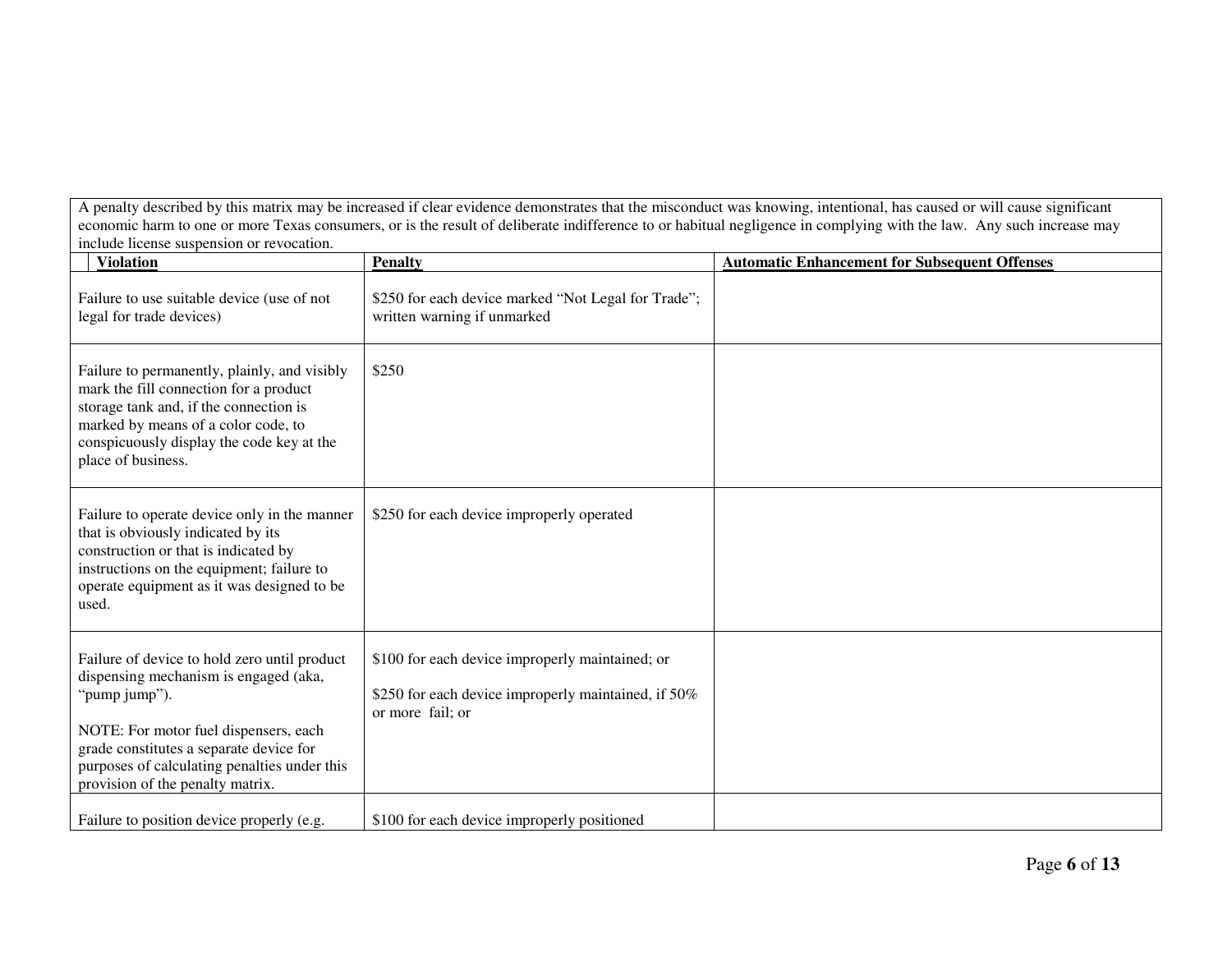| readout visible).                                                                                                                                                                                                                                                                                                                                                                                                                                                                                                                                                                                                                                                                                                           |                                                                                                                                                                                                                                                                                                                                                                                                                                                                                                                                                                                                                                                                                                                                                            |  |
|-----------------------------------------------------------------------------------------------------------------------------------------------------------------------------------------------------------------------------------------------------------------------------------------------------------------------------------------------------------------------------------------------------------------------------------------------------------------------------------------------------------------------------------------------------------------------------------------------------------------------------------------------------------------------------------------------------------------------------|------------------------------------------------------------------------------------------------------------------------------------------------------------------------------------------------------------------------------------------------------------------------------------------------------------------------------------------------------------------------------------------------------------------------------------------------------------------------------------------------------------------------------------------------------------------------------------------------------------------------------------------------------------------------------------------------------------------------------------------------------------|--|
| Failure to maintain device in proper<br>working order (maintenance of equipment)<br>- the difference between delivered and<br>displayed quantities falls outside of the<br>applied tolerance range.<br>NOTE: For motor fuel dispensers, each<br>grade constitutes a separate device for<br>purposes of calculating penalties under this<br>provision of the penalty matrix.                                                                                                                                                                                                                                                                                                                                                 | • $2x$ or greater, but less than $3x$ , in excess of<br>tolerance in favor of the operator or owner of the<br>device: \$250 for each device improperly<br>maintained<br>• 3x or greater, but less than 4x, in excess of<br>tolerance in favor of the operator or owner of the<br>device: \$500 for each device improperly<br>maintained<br>• 4x or greater in excess of tolerance in favor of the<br>operator or owner of the device: \$1000 for each<br>device improperly maintained                                                                                                                                                                                                                                                                      |  |
| Failure to maintain device in proper<br>working order (maintenance of equipment)<br>- the displayed quantities of the delivered<br>commodity deviate from true value (the<br>quantities actually delivered) predominantly<br>in favor of the device user (owner or<br>operator).<br>NOTES: For motor fuel dispensers, each<br>grade constitutes a separate device for<br>purposes of calculating penalties under this<br>provision of the penalty matrix. G-UR.4.1<br>specifies "equipment in service" to be the<br>basis for evaluating compliance with its<br>requirements. Therefore, only operable<br>devices are used in calculating the % of<br>devices that deviate from true value in favor<br>of the device owner. | 60% - 80% of operable devices found to<br>measure or weigh in favor of the operator or owner<br>of the device (even if within tolerance): \$100 for<br>each device found to measure or weigh in favor of<br>the operator or owner of the device<br>$> 80\%$ but < 100% of operable devices<br>found to measure or weigh in favor of the operator<br>or owner of the device (even if within tolerance):<br>\$250 for each device found to measure or weigh in<br>favor of the operator or owner of the device<br>100% of operable devices found to measure<br>or weigh in favor of the operator or owner of the<br>device (even if within tolerance): \$500 for each<br>device found to measure or weigh in favor of the<br>operator or owner of the device |  |
| Failure to maintain device in proper<br>working order (maintenance of equipment) -                                                                                                                                                                                                                                                                                                                                                                                                                                                                                                                                                                                                                                          | \$100 - \$500 for each device improperly maintained                                                                                                                                                                                                                                                                                                                                                                                                                                                                                                                                                                                                                                                                                                        |  |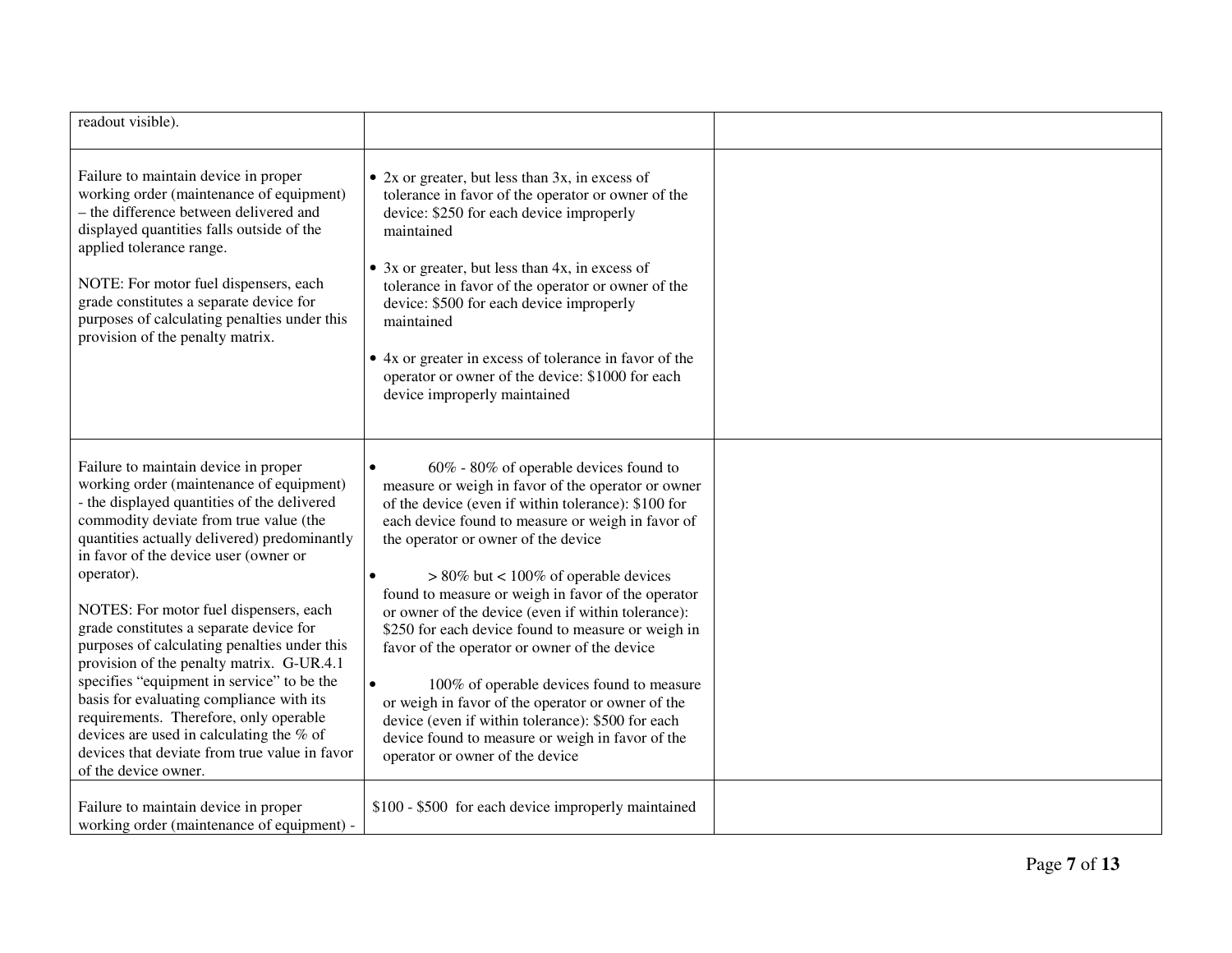| other.                                                                                      |                                                                                                                |                                                                      |
|---------------------------------------------------------------------------------------------|----------------------------------------------------------------------------------------------------------------|----------------------------------------------------------------------|
| NOTE: For motor fuel dispensers, each<br>grade constitutes a separate device for            |                                                                                                                |                                                                      |
| purposes of calculating penalties under this                                                |                                                                                                                |                                                                      |
| provision of the penalty matrix.                                                            |                                                                                                                |                                                                      |
|                                                                                             |                                                                                                                |                                                                      |
| Failure to assist in testing operations by<br>providing necessary equipment, accessories,   | \$1000 for each day during which the person refuses<br>to assist in testing                                    | \$2500 for each day during which the person refuses to permit a test |
| or labor.                                                                                   |                                                                                                                |                                                                      |
|                                                                                             |                                                                                                                |                                                                      |
| Failure to place and maintain a security seal                                               | \$1000 for each device without a properly maintained                                                           | \$2500 for each device without a properly maintained security seal   |
| on a device adjustment mechanism designed<br>to be sealed.                                  | security seal                                                                                                  |                                                                      |
|                                                                                             |                                                                                                                |                                                                      |
| Failure to show all required information on<br>the printed ticket issued from a device.     | \$100 per noncompliant point-of-sale output device<br>(if all output devices at a single location are affected |                                                                      |
|                                                                                             | because of a defect in a single controller for all such                                                        |                                                                      |
|                                                                                             | output devices, then penalty is per point-of-sale<br>system)                                                   |                                                                      |
|                                                                                             |                                                                                                                |                                                                      |
| Failure to display or post the product                                                      | \$50 for each product for which the identity is not                                                            |                                                                      |
| identity on a retail motor-fuel dispenser.                                                  | displayed                                                                                                      |                                                                      |
|                                                                                             |                                                                                                                |                                                                      |
| Failure to display or post the unit price of a<br>product on a retail motor-fuel dispenser. | \$50 for each product for which the unit price is not<br>displayed                                             |                                                                      |
|                                                                                             |                                                                                                                |                                                                      |
| False price advertisement (price                                                            | for each overcharged item, \$150 plus IOP                                                                      |                                                                      |
| verification). $1$                                                                          | adjustment:                                                                                                    |                                                                      |
|                                                                                             | Item Overcharge Percentage (IOP) Adjustment Table                                                              |                                                                      |
|                                                                                             | Overcharge Percentage<br>Adjustment                                                                            |                                                                      |
|                                                                                             | $<10\%$<br>\$0                                                                                                 |                                                                      |
|                                                                                             | $10 - 50\%$<br>\$25                                                                                            |                                                                      |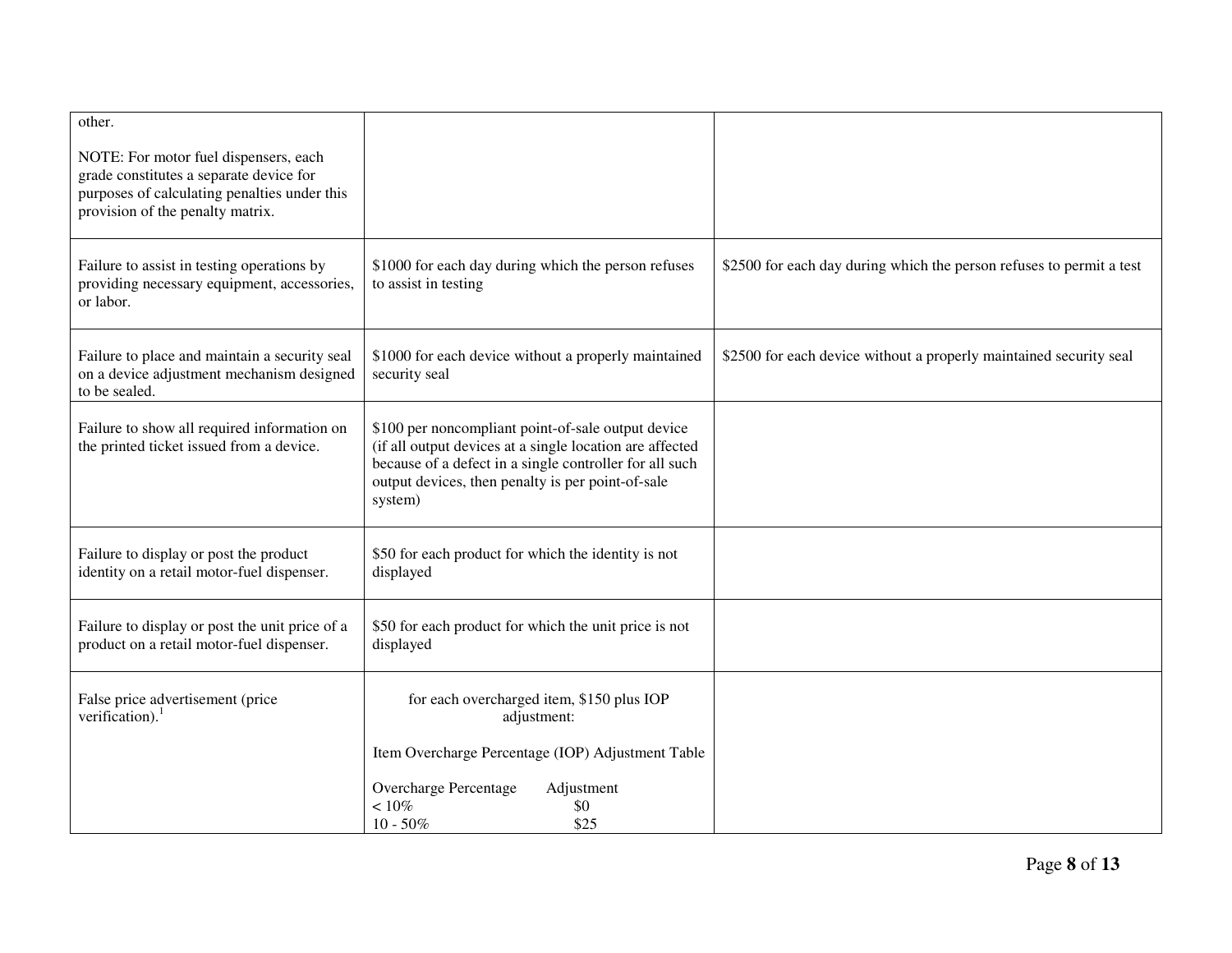|                                                                                                                                                                                                                                                                                                                               | $51 - 150\%$<br>\$50<br>151 - 200%<br>\$75<br>201 - 300%<br>\$100<br>$301 - 400\%$<br>\$150<br>\$200<br>>400%                                                                                       |                                                                                                                                                     |
|-------------------------------------------------------------------------------------------------------------------------------------------------------------------------------------------------------------------------------------------------------------------------------------------------------------------------------|-----------------------------------------------------------------------------------------------------------------------------------------------------------------------------------------------------|-----------------------------------------------------------------------------------------------------------------------------------------------------|
| False representation of commodity weight<br>or measure - standard weight or measure<br>packages.                                                                                                                                                                                                                              | \$500 for each commodity whose weight or measure<br>has been falsely represented                                                                                                                    | \$1000 for each commodity whose weight or measure has been<br>falsely represented.                                                                  |
| False representation of commodity weight<br>or measure - random weight or measure<br>packages.                                                                                                                                                                                                                                | \$500 for each commodity whose weight or measure<br>has been falsely represented                                                                                                                    | \$1000 for each commodity whose weight or measure has been<br>falsely represented                                                                   |
| False representation of commodity weight<br>or measure - bulk commodities, seller<br>furnishing weight or measure, other than<br>retail motor fuel dispenser "pump jumps"<br>(see above).                                                                                                                                     | \$500 for each transaction involving a false<br>representation                                                                                                                                      | \$1000 for each transaction involving a false representation                                                                                        |
| False representation of commodity weight<br>or measure - bulk commodities, buyer<br>furnishing weight or measure.                                                                                                                                                                                                             | \$500 for each transaction involving a false<br>representation                                                                                                                                      | \$1000 for each transaction involving a false representation                                                                                        |
| Violation of a stop-sale order<br>NOTE: Each individual package or item<br>sold in violation of the stop-sale order<br>constitutes a separate violation. A penalty<br>may be assessed for violation of the order as<br>a whole or for each individual violation of<br>the order, as specified in the penalty<br>descriptions. | \$1000 for each order violated                                                                                                                                                                      | \$2500 for each order violated plus \$50 for each additional individual<br>package or item sold or distributed in violation of the stop-sale order. |
| Failing or refusing to permit test of<br>weighing or measuring device.                                                                                                                                                                                                                                                        | For-Cause Test: \$1000 for each day during which the<br>person fails or refuses to permit a test;<br>Routine Test: \$250 for each day during which the<br>person fails or refuses to permit a test; | \$2500 for each day during which the person refuses to permit a test                                                                                |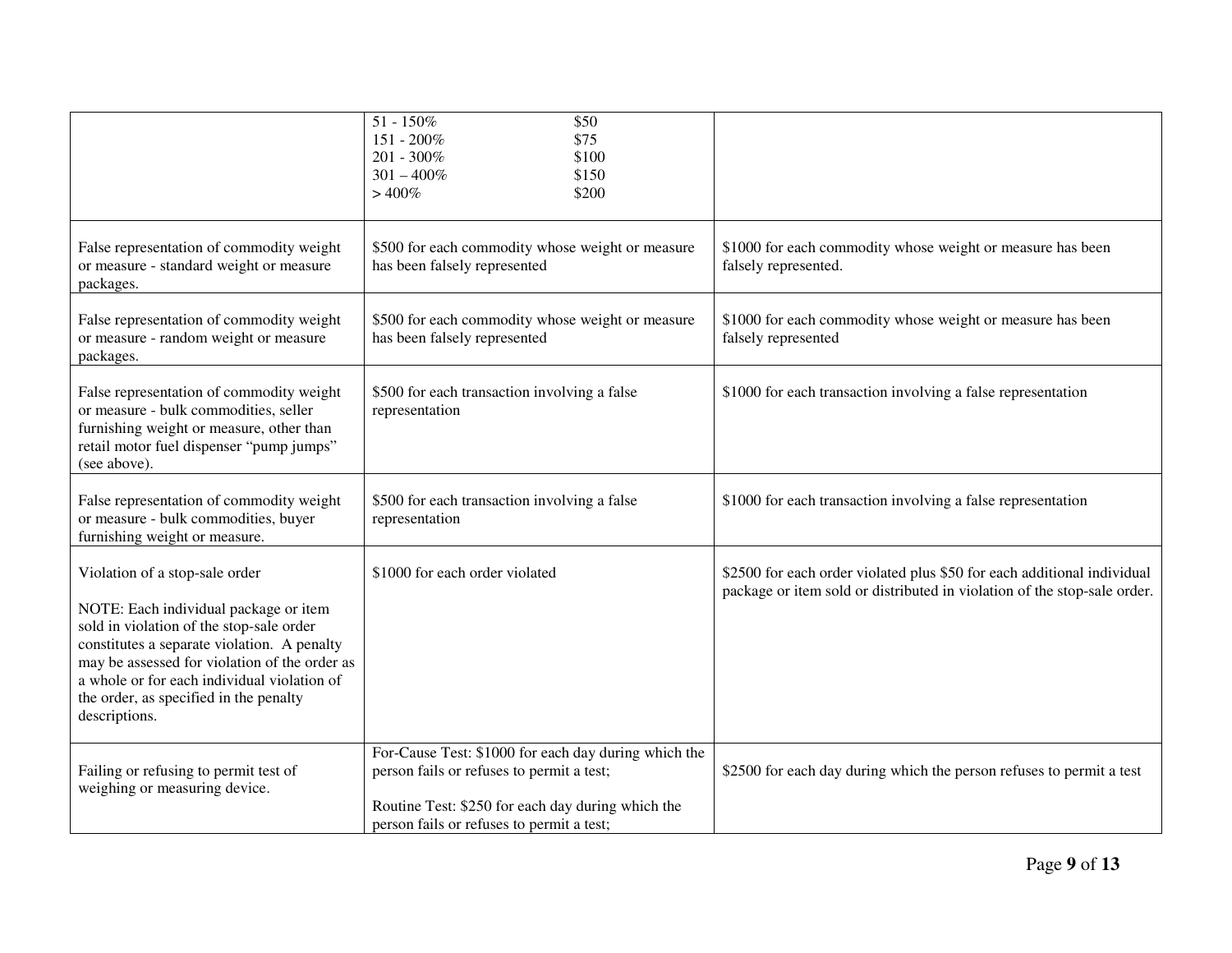| Hindering department personnel in the<br>performance of official duties.                       | \$1000 for each day during which the person acts to<br>hinder department personnel  | \$2500 for each day during which the person acts to hinder<br>department personnel;  |
|------------------------------------------------------------------------------------------------|-------------------------------------------------------------------------------------|--------------------------------------------------------------------------------------|
| Unauthorized removal or defacement of an<br>out-of-order tag or device.                        | \$500 for each tag or device removed or defaced<br>without authorization            | \$1000 for each tag or device removed without authorization                          |
| Use or sale of an incorrect weight or<br>measure.                                              | \$500 for each use or sale; \$250 for each false weight<br>or measure in possession | \$1000 for each use or sale; \$500 for each false weight or measure in<br>possession |
| Improper disposal of a condemned device.                                                       | \$250 for each condemned weight or measure                                          | \$500 for each condemned weight or measure                                           |
| Intentionally or knowingly issuing a false<br>certificate of weight or measure.                | \$2500 for each false certificate                                                   | \$5000 for each false certificate                                                    |
| Intentionally or knowingly issuing a<br>certificate of weight or measure without<br>authority. | \$500 for each false certificate                                                    | \$1000 for each false certificate                                                    |
| Failure to register device (new business)                                                      | \$100 for each device                                                               |                                                                                      |
|                                                                                                | (penalty is in addition to any registration and late<br>fees due)                   |                                                                                      |
| Failure to register additional devices                                                         | \$100 for each device not registered                                                |                                                                                      |
|                                                                                                | (penalty is in addition to any registration and late<br>fees due)                   |                                                                                      |
|                                                                                                |                                                                                     |                                                                                      |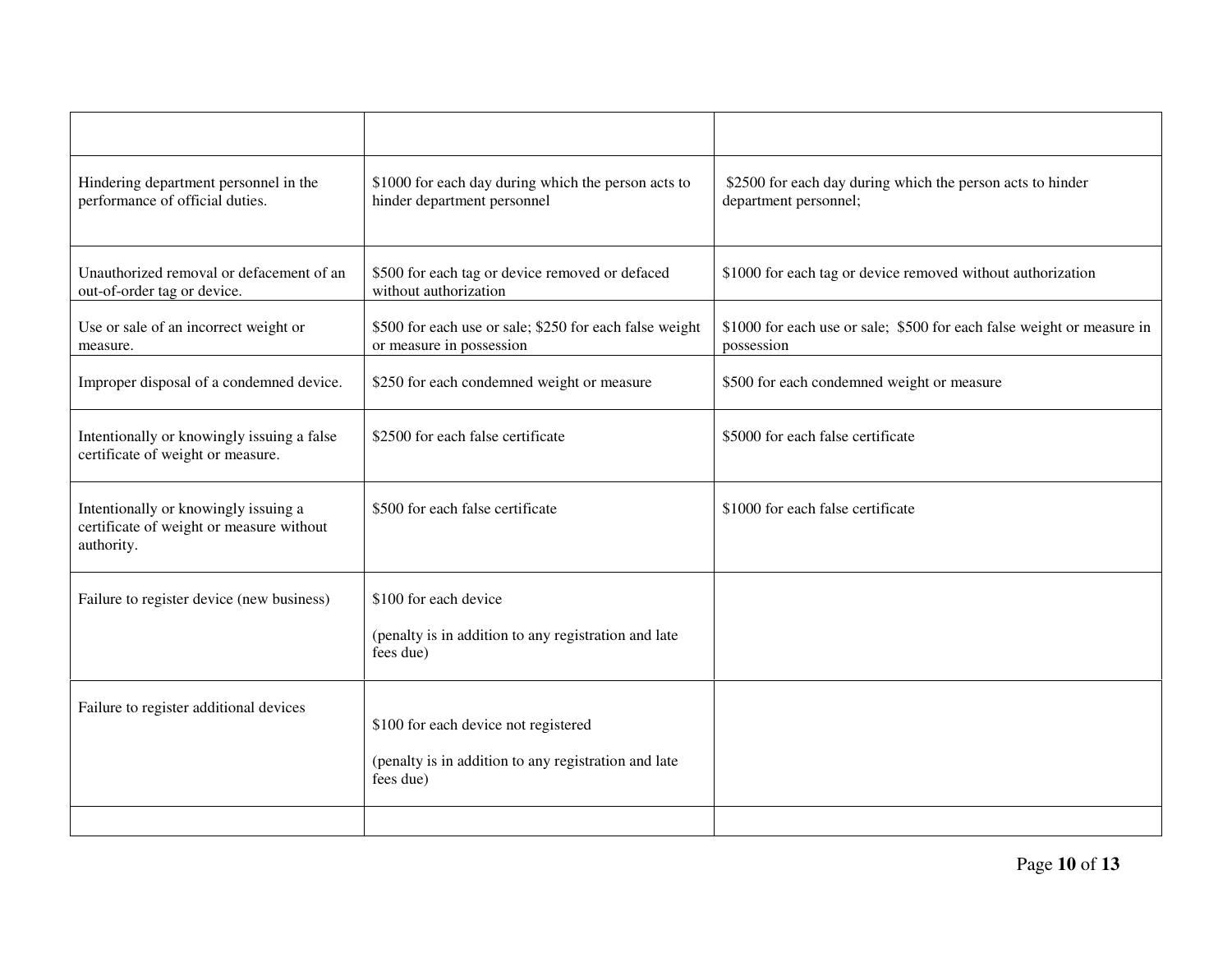| Failure to register a device as the correct<br>type before the end of a 30 day penalty-free<br>period which begins to run the day after the<br>person operating the devices is notified by<br>the department that the device is not<br>registered as the correct type.                                        | \$50 for each device not properly registered<br>Exception: above per-device penalties shall be<br>doubled if due to the improper registration TDA did<br>not have the appropriate testing equipment on hand<br>at the time the device was first inspected.<br>(penalty is in addition to any registration fees due) |                                                                                             |
|---------------------------------------------------------------------------------------------------------------------------------------------------------------------------------------------------------------------------------------------------------------------------------------------------------------|---------------------------------------------------------------------------------------------------------------------------------------------------------------------------------------------------------------------------------------------------------------------------------------------------------------------|---------------------------------------------------------------------------------------------|
| Operating a device with a registration that is<br>expired for a time period less than one year.                                                                                                                                                                                                               | \$50 for each device with a registration that is expired<br>for a time period of less than one year                                                                                                                                                                                                                 |                                                                                             |
|                                                                                                                                                                                                                                                                                                               | (penalty is in addition to any registration fees due,<br>including any late fees)                                                                                                                                                                                                                                   |                                                                                             |
| Operating a device with a registration that is<br>expired for a time period of one year or<br>more.                                                                                                                                                                                                           | \$500 for each device with a registration expired for a<br>time period of one year or more<br>(penalty is in addition to any registration and late<br>fees due)                                                                                                                                                     |                                                                                             |
| Operating a device whose use has been<br>prohibited by the department under<br>§13.1011.                                                                                                                                                                                                                      | \$1000 for each device whose use has been prohibited<br>for each day the device is operated                                                                                                                                                                                                                         | \$2500 for each device whose use has been prohibited for each day<br>the device is operated |
| Failure to prominently post a Weights and<br>Measures Certificate of Registration at the<br>registered location so as to be in plain sight<br>of, legible to, and physically accessible to<br>the average consumer of weighed or<br>measured products sold or offered for sale<br>at the registered location. | \$500                                                                                                                                                                                                                                                                                                               |                                                                                             |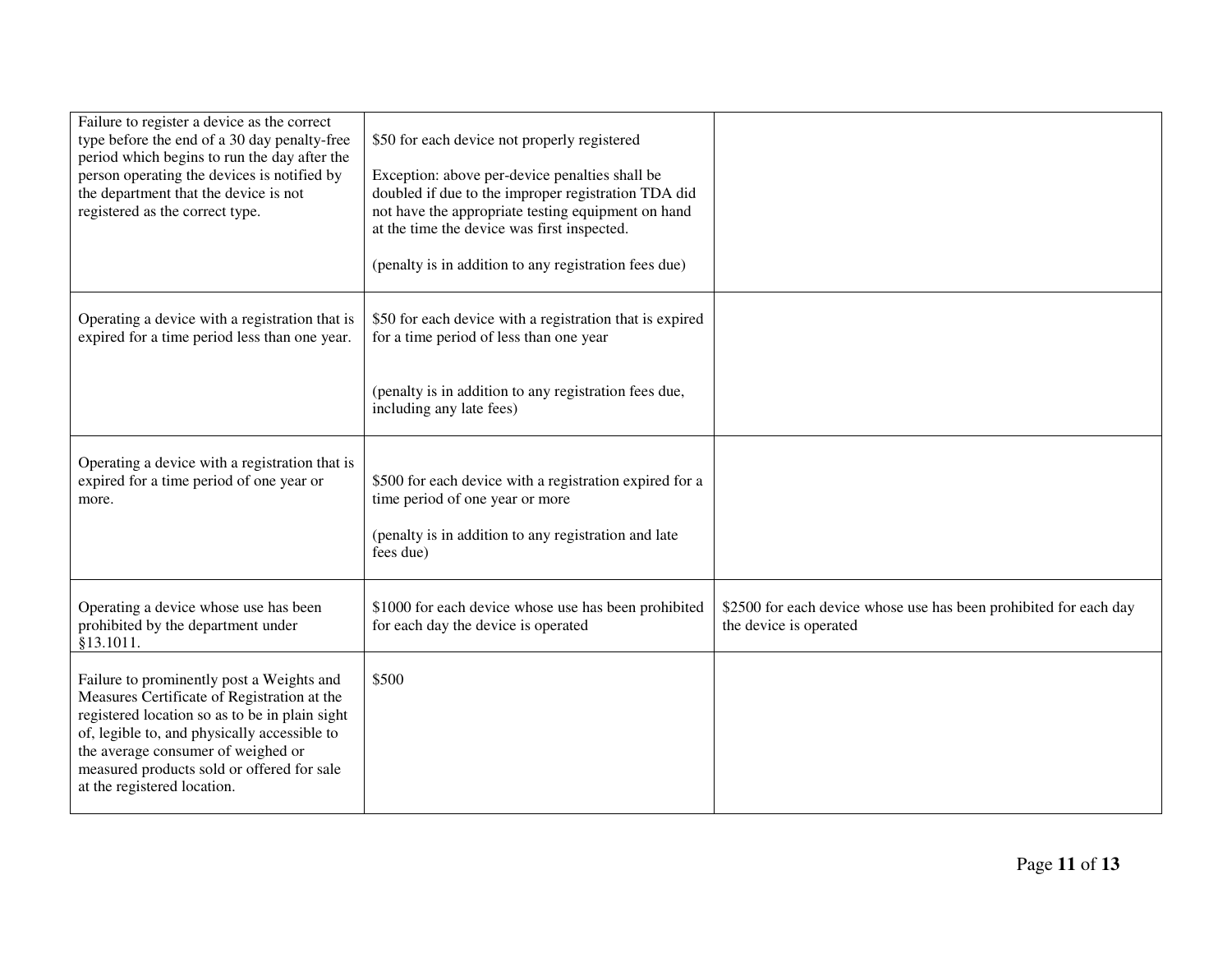| Failure to affix and keep affixed a sticker or<br>other notice required by rule to be affixed<br>by the operator or owner of the device.                                                                                                                                                                                                                                                                      | \$250 for each sticker or other required notice not<br>affixed or kept affixed                                                                                                            |                                                                                                                                                                                         |
|---------------------------------------------------------------------------------------------------------------------------------------------------------------------------------------------------------------------------------------------------------------------------------------------------------------------------------------------------------------------------------------------------------------|-------------------------------------------------------------------------------------------------------------------------------------------------------------------------------------------|-----------------------------------------------------------------------------------------------------------------------------------------------------------------------------------------|
| Unauthorized removal of a sticker or notice.                                                                                                                                                                                                                                                                                                                                                                  | \$250 for each unauthorized removal                                                                                                                                                       | \$500 for each device TDA-affixed seal, sticker, or other notice                                                                                                                        |
| Failure to submit a service report in a timely<br>manner – new installations.                                                                                                                                                                                                                                                                                                                                 | \$5000 for each outlet                                                                                                                                                                    |                                                                                                                                                                                         |
| Failure to submit a service report in a timely<br>manner – other than new installations.<br>NOTE: A report is not "submitted" until it<br>has been received by the department.                                                                                                                                                                                                                                | \$250 if service report submitted within 30 days after<br>date of notice of penalty; \$1000 if service report is<br>not submitted within 30 days                                          | \$500 if service report submitted within 30 days after date of notice<br>of penalty; \$2500 if service report is not submitted within 30 days                                           |
| Submission of a service report that is<br>incomplete, inaccurate, or which contains<br>false information.<br>NOTE: An unsigned service report is<br>incomplete; each combination of an out-of-<br>order report # and associated device ID# not<br>reported, inaccurately reported,<br>incompletely reported, or falsely reported<br>constitutes a separate missing, incomplete,<br>inaccurate, or false item. | \$500 for each report that contains an incomplete,<br>inaccurate, or false item plus \$100 for each<br>additional item in the report that is missing,<br>incomplete, inaccurate, or false | \$1000 for each report that contains an incomplete, inaccurate, or<br>false item plus \$250 for each additional item in the report that is<br>missing, incomplete, inaccurate, or false |
| Failure to perform an adequate test or<br>service of a device.                                                                                                                                                                                                                                                                                                                                                | \$250 for each device inadequately tested or serviced                                                                                                                                     | \$1000 for each device inadequately tested or serviced                                                                                                                                  |
| Failure to obtain or renew a license -<br><b>Licensed Service Company</b>                                                                                                                                                                                                                                                                                                                                     | \$1000                                                                                                                                                                                    |                                                                                                                                                                                         |
| Failure to obtain or renew a registration -<br>Registered Technician                                                                                                                                                                                                                                                                                                                                          | \$1000                                                                                                                                                                                    |                                                                                                                                                                                         |